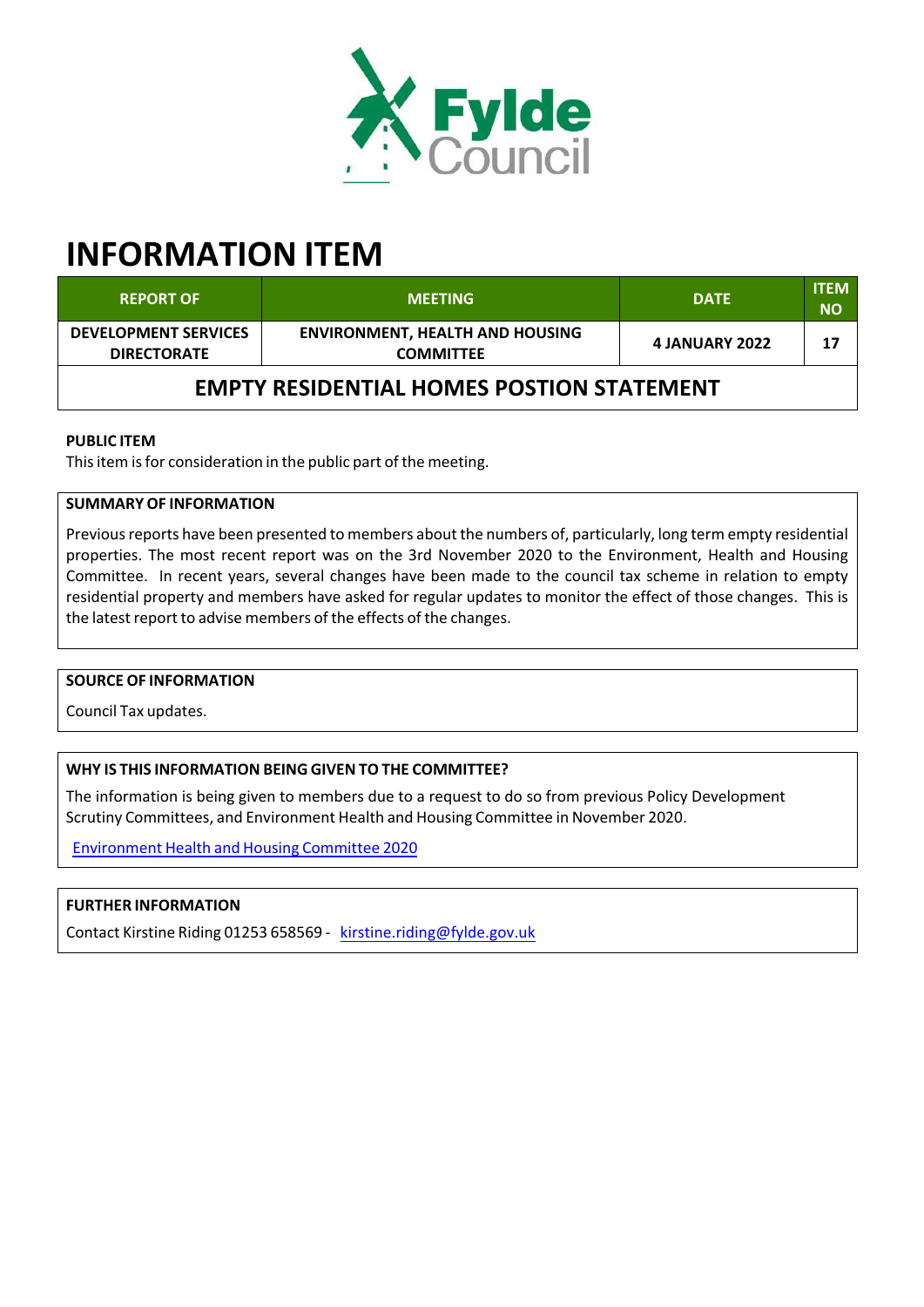### **EMPTY RESIDENTIAL PROPERTIES POSITION STATEMENT**

This is the background information to accompany the information item presented to members of the Environment, Health and Housing Committee at this meeting on the 4<sup>th</sup> January 2022. Members have received previous reports to the former policy development scrutiny committees and Environment, Health and Housing Committees to update the position on the numbers of long term (greater than 6 months) empty residential properties in the borough. The term 'long term empty' has referred to properties that have been empty for 6 months or more. It now includes, for council tax purposes, further types of empty property that has been empty for 2+, 5+ and 10+ years This information has taken account of policy changes that have been introduced for long term empty properties.

In 2013 the government introduced legislation allowing local authorities the discretion to charge an additional 50% premium to the owners of properties left empty for over two years. The Council introduced this additional charge with effect from 1<sup>st</sup> April 2014. The premium is an additional 50% of the council tax charge such that 150% of the council tax for the property becomes payable. The additional premium complements other council tax measures that require 100% of the council tax to be paid for months 6-24 of being empty.

In November 2018, government introduced further legislation allowing local authorities the discretion to increase the premium to 100% for properties left empty for over two years with effect from 1<sup>st</sup> April 2019. At the Environment Health and Housing on the 11<sup>th</sup> February 2019 the Council approved the introduction of a new Council Tax Premium level of 100% payable in respect of properties left empty for over two years, to be effective from 1st April 2019. On the 7<sup>th</sup> January 2020 the premium was increased by the Committee to 200% and then 300% for properties left empty for over 10 years.

In summary:

- ‐ *100% in respect of propertiesleft empty for 6‐24 months, effective from 1 st April 2014;*
- *‐ 150% in respect of propertiesleft empty for over two years, effective from 1 st April 2014;*
- *‐ 200% in respect of propertiesleft empty for over five years, effective from April 2020; and*
- *‐ 300% in respect of propertiesleft empty for over ten years, effective from April 2021.*

Table 1 details the numbers of both long-term empty properties and properties which have been empty for over 2+, 5+ and 10+ years. Between October 2020 and October 2021, for properties left empty for 6‐24 months there has been a reduction of 182. This has impacted on the figures for the number of properties empty for 2 years+ which have seen an increase of 17. However, there is then a reduction in the 5 years + empty properties of 11 between October 2020 and October 2021. Separate figures for properties 10+ years empty is collected from April 2021.

Therefore, it can be concluded the introduction of the Council Tax Premium policy is having an impact on reducing the number of longer-term empty homes (5+ years) across the borough.

| <b>Date</b> | Long term empty | 2 years+ empty | 5 years+ empty | $ 10 \rangle$ years+ empty |
|-------------|-----------------|----------------|----------------|----------------------------|
| Oct 13      | 688             | N/A            |                |                            |
| Oct 14      | 611             | 126            |                |                            |
| Oct 15      | 612             | 122            |                |                            |
| Oct 16      | 604             | 93             |                |                            |
| Oct 17      | 584             | 125            |                |                            |
| Oct 18      | 634             | 123            |                |                            |
| Oct 19      | 650             | 110            |                |                            |
| Oct 20      | 808             | 97             | 37             |                            |
| Oct 21      | 626             | 114            | 15             | 11                         |

Table 1 – Long Term Empty Propertiesin Fylde

At the meeting of the former policy development scrutiny committee of November 2013 members resolved that additional actions to deal with empty properties could only be taken within existing resources and actions the housing service and environment protection can take are limited to complaints received from members of the public.